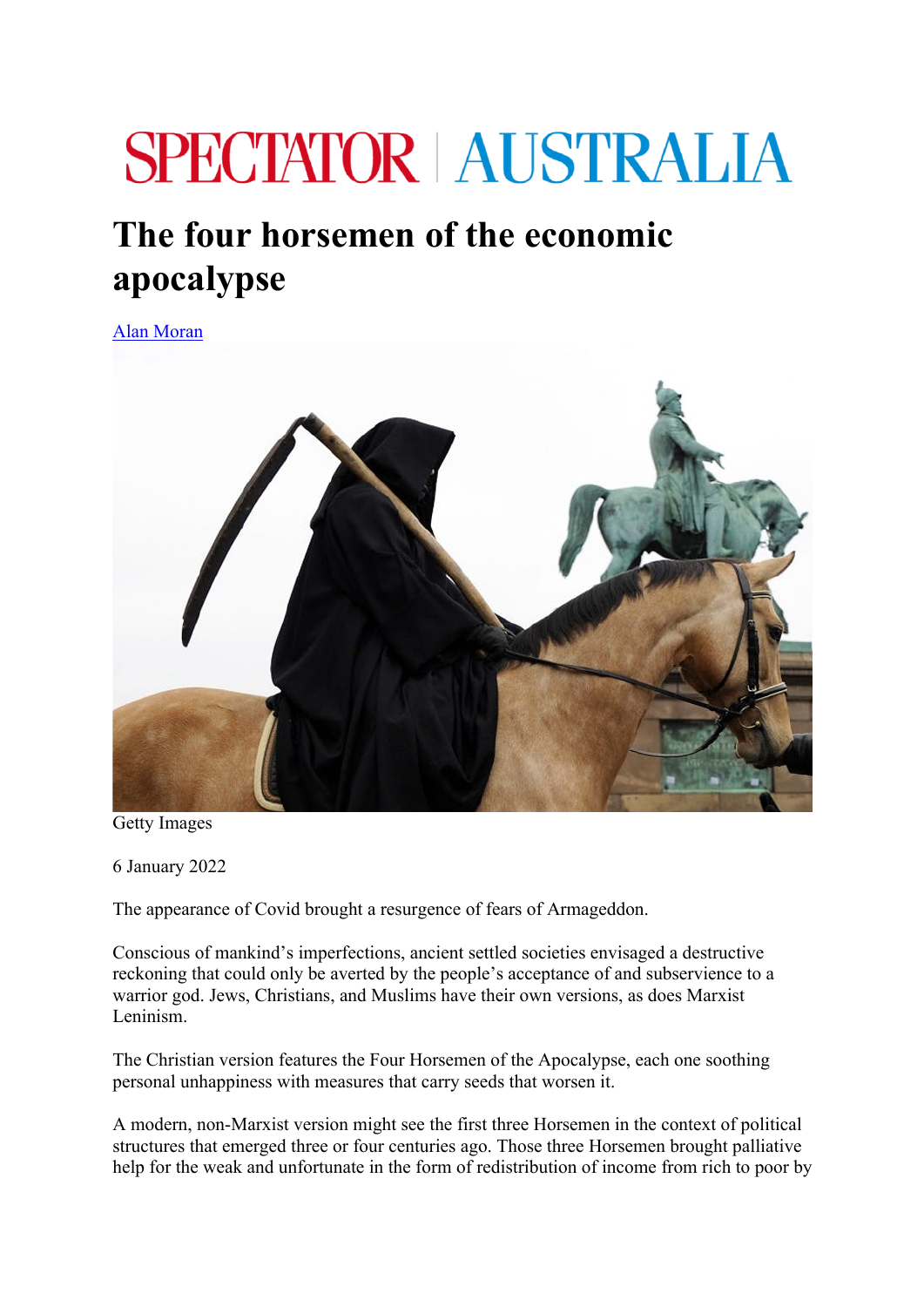government taxation and spending; regulating business to prevent 'exploitation' of the weak and latterly of the 'environment'; and rejection of the legitimacy of the living standard gains current generations have inherited.

By the end of the nineteenth century, the First Horseman was progressing through modern societies as the state took on roles in health care, education, and old-age pensions that had previously been left to individuals and their families. Even so, governments comprised under 20 per cent of GDP in most countries in 1920 but took off to reach the 35-50 per cent prevalent today in the western world.

Enduring damage stems from the increased level of spending to combat Covid. Australian state and federal government share of national spending is at 43 per cent this year (falling, if the projections are to be believed, to 36 per cent five years hence). In the course of just a few years, it has resulted in the nation paying itself for things that have not been produced and racking up debt of \$26,000 for every man, woman, and child.

Almost all of this spending is for consumption – very little is on the capital investment or skill formations that contribute to growing the national pie.

Unfortunately, modern politicians have a misplaced belief that their expenditures from money they disgorge from taxpayers brings net benefits. The dozens of daily media releases on new spending testify to this.

Politicians rarely imagine that their spending decisions will yield less value than the decisions of the people whose money they take. In this they are guided by the asinine nature of government advisers' understanding of the economy. This is illustrated in the Reserve Bank's (RBA) explanation of the effect of government spending on a wind farm. The RBA says that a \$10 million investment in such an asset where its workers spend 80 per cent of the income they receive will, through a multiplier, generate national income of \$50 million. On the RBA's logic, if the workers spend 95 per cent the investment generates \$200 million and, if they spend 99 per cent of their income, it's worth a cool \$1 billion. Politicians anxious to buy votes treasure erroneous advice like this.

The RBA's selection of a wind farm as an example of supposedly beneficial effects of new spending is consistent with the message of the Second Horseman of the Apocalypse.

Modern affluence originated three centuries ago as a result of individuals interacting freely within a known legal framework economically administered by governments that took only 10 to 20 per cent of income. Regulation of commerce and business activity generally in some ways (with tariffs) preceded the growth of government as a tax and spending agent. But the real upsurge in regulation within first world economies took place after the second world war (not long after that, the process of deregulation commenced in China, India, and other previously economically backward economies, sparking the surge in their living standards).

An early feature of regulatory damage was government restraint of land use through 'planning' to prevent landowners and prospective buyers from using land in ways they would prefer. This induced a scarcity of housing land on the periphery of cities and towns, driving up the cost of an Australian house-ready block of land from around \$150,000 to \$400,000 with knock-on effects across all property. It is a tax on those not owning a home that,